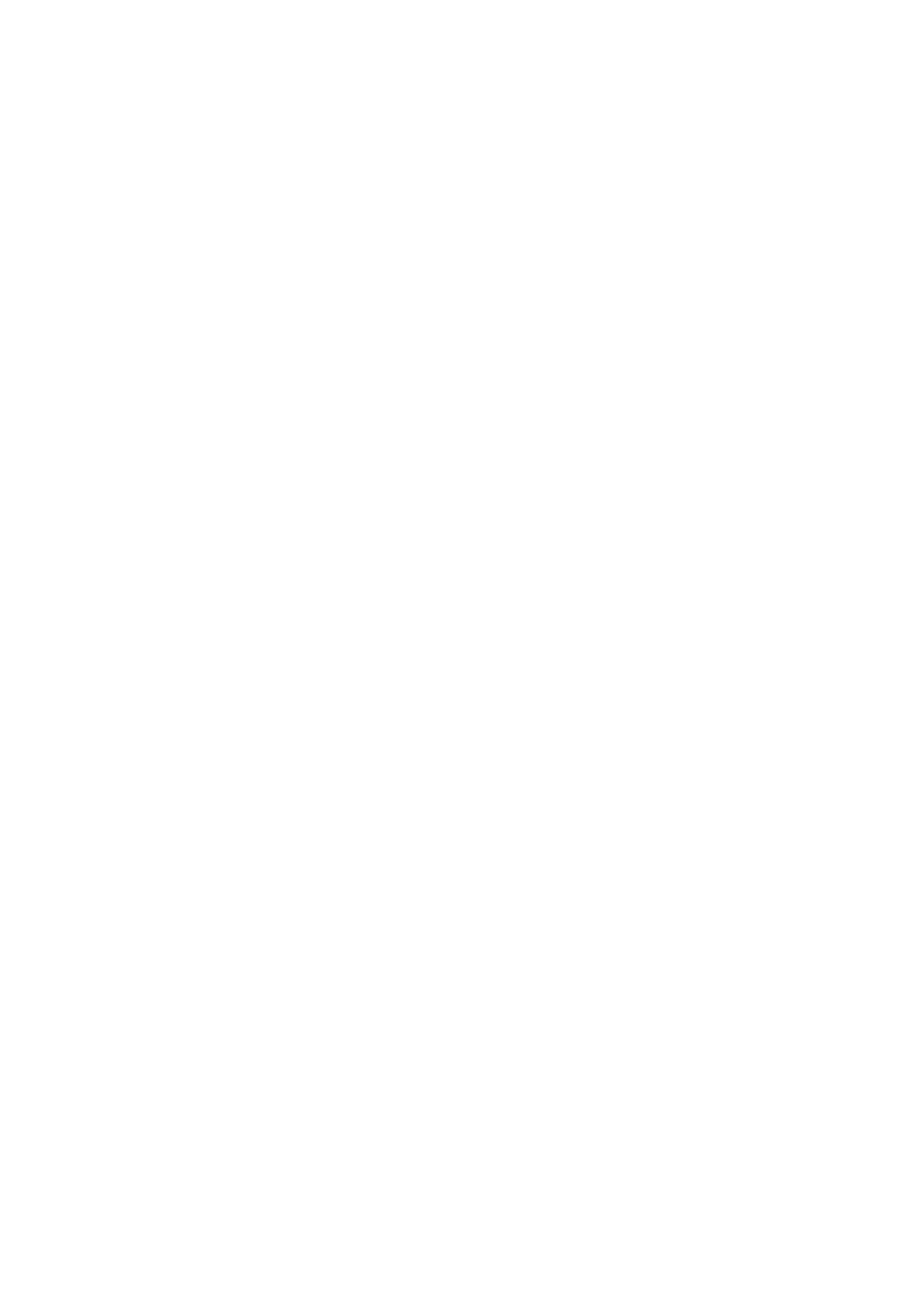# Pre-Application Consultation Report

# **Contents**

| $\mathbf{1}$ . | Introduction                                                  | 1              |
|----------------|---------------------------------------------------------------|----------------|
| 2.             | Background                                                    | 1              |
| 3.             | Proposal of Application Notice                                | 2              |
| 4.             | Pre-Application Consultation                                  | $\overline{2}$ |
| 5.             | Public Exhibition Attendance, Feedback and Applicant Response | 3              |
| 6.             | <b>Other Forms of Consultation</b>                            | 5              |
| 7.             | Conclusions                                                   | 6              |
|                |                                                               |                |

- Appendix 1 Proposal of Application Notice
- Appendix 2 Public Exhibitions Newspaper Advert
- Appendix 3 Public Exhibitions Poster
- Appendix 4 Public Exhibitions Boards
- Appendix 5 Comments & Local Supplier Forms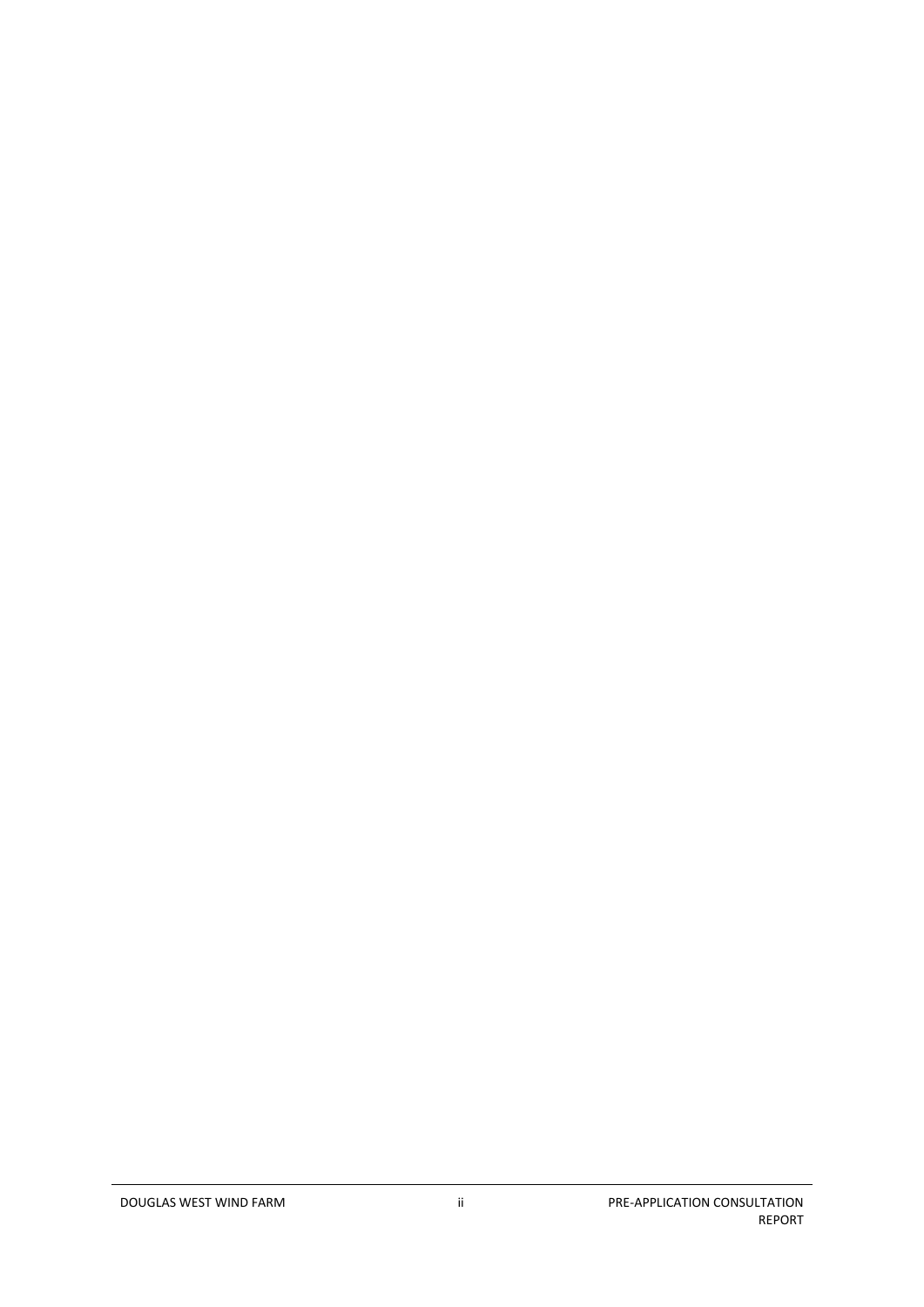## <span id="page-4-0"></span>1. Introduction

- 1.1 This Pre-Application Consultation (PAC) Report accompanies a planning application being submitted by Douglas West Wind Farm Ltd (the Applicant) to South Lanarkshire Council (SLC) which seeks consent under Section 42 of the *Town and Country Planning (Scotland) Act 1997 (as amended)*, for the construction and operation of a revised wind energy development at the Douglas West Wind Farm (the Revised Development), comprising 13 wind turbines of up to 149.9 m in height, 11 km south west of Lanark, in rural South Lanarkshire.
- 1.2 The Revised Development brings together a number of proposed revisions to the Consented Development (ref. CL/15/0273 - comprising of 15, 3 MW turbines) at Douglas West to maximise energy production from the site, within acceptable limits, to ensure that the project is viable subsidy-free. Further details on the Revised Development are included within Chapter 3 of the accompanying Environmental Statement (ES).
- 1.3 A programme of pre-application community engagement has been undertaken by the Applicant and this Report gives details of the various meetings, correspondence, public exhibitions and other discussions which have taken place with the community. The Report also details the findings of that work and illustrates the ways in which community engagement has helped identify potential issues arising from the emerging proposal and, where appropriate, shape the final proposal which is now the subject of the planning application.
- 1.4 The Applicant is grateful to residents and local representatives for their input into the pre-application community engagement process and for their assistance in facilitating the meetings and consultation events.

# <span id="page-4-1"></span>2. Background

- 2.1 The site is in the ownership of Mitchell Energy Ltd and William Mitchell & Sons Ltd of Hazelside Farm, Glespin (hereafter referred to as 'the Landowner'), with the exception of part of the access road from the M74 motorway which is owned by Hargreaves Surface Mining Ltd.
- 2.2 The Landowner was approached by a number of wind farm developers in and around 2008/9 regarding the potential to develop a wind farm on their part of the former Dalquhandy Opencast Coal Site. In 2009 the Landowner agreed to enter into an Option Agreement with Community Windpower Limited (CWP) who initially proposed to develop a 17 turbine wind energy project on the site (previously referred to as Douglas West Community Wind Farm) and to work with the local communities in Coalburn and Douglas to develop a community benefit package for both villages.
- 2.3 A Scoping Report for a 15 turbine wind farm was issued by CWP in March 2012 and it is understood that initial discussions were held with the Local Authority, statutory and non-statutory consultees and both communities at that time. A Scoping Opinion was subsequently issued by SLC in June 2012. Further information on the scoping and consultation process is given in Chapter 4 of the Revised Development Environmental Statement (ES).
- 2.4 The project did not progress any further at that point due to protracted negotiations with Scottish Coal over the access road of which that company previously owned part. During the intervening period, the Landowner invested in a farm-scale renewable energy company, called 3R Energy Solutions Ltd, which specialises in farm-scale wind turbines, CHP and biomass boiler systems. In 2013, the Landowner acquired 3R Energy and relocated the business to Lanark Auction Market where 3R Energy is now based.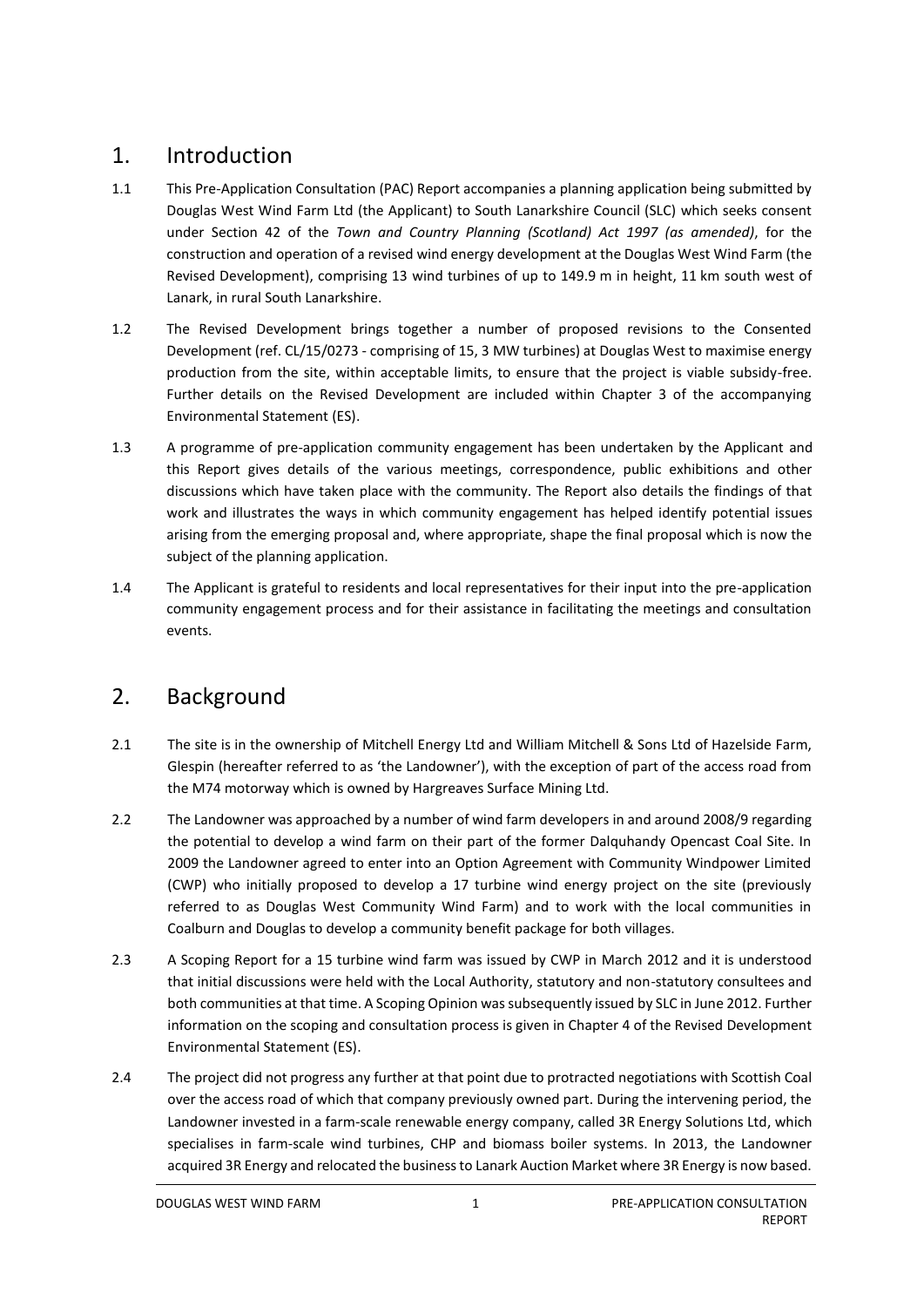Building on the success of 3R Energy as a farm-scale business, the Landowner decided to develop the project at Douglas West independently and to work with the local communities in Douglas and Coalburn to deliver tangible benefits to the local area.

2.5 Upon taking control of the project in late 2014, 3R Energy undertook further consultation on the Consented Development with SLC, technical consultees and the local communities in Douglas and Coalburn. Previous engagement with local communities in relation to the Consented Development is covered within the PAC Report accompanying the 2015 Application (ref. CL/15/0273) and is not covered further within this Report. The pre-application consultation carried out by the Applicant during 2017 in relation to the Revised Development is the subject of this Report.

# <span id="page-5-0"></span>3. Proposal of Application Notice

3.1 A Proposal of Application Notice (PAN) was submitted to SLC, Douglas Community Council, Coalburn Community Council and local Elected Members by the Applicant on the 25 May 2017. The PAN (refer to Appendix 1) contains details of the public consultation events to be held by the Applicant, details of who has received a copy of the PAN, a description of the proposal, a location plan, a site plan, and a copy of the proposed newspaper advert for the consultation events. A copy of the explanatory letter to SLC accompanying the PAN is also included in Appendix 1.

# <span id="page-5-1"></span>4. Pre-Application Consultation

#### 4.1 Who has been consulted?

- 4.1.1 The Applicant wrote to key stakeholders including local Councillors, Douglas Community Council, Coalburn Community Council and the constituency MP and MSP on 25 May 2017 to advise them formally of the emerging proposal and to inform them of the public consultation events which were held on 26 June 2017 in Douglas and the 27 June 2017 in Coalburn (these events are covered in more detail below).
- 4.1.2 The public events were advertised in the Lanark Gazette on 14 June 2017 (see Appendix 2). Supplementary publicity for both events comprised the placing of posters in local shops and public places in Douglas and Coalburn (refer to Appendix 3).
- 4.1.3 A number of other discussions have been held with local groups and neighbours closest to the site, to ensure that the local community is aware of the Revised Development. These further discussions are summarised within Section 6.

#### 4.2 Public Exhibitions

- 4.2.1 As referred to above, as part of the planning process the Applicant has engaged with the local communities closest to the site via two public information exhibitions which were held on 26 June 2017 in the St. Bride's Centre, Douglas and on 27 June 2017 in the Coalburn Miners Welfare. Both venues are located within the communities closest to the site and were considered to be the most appropriate venues to hold such an event.
- 4.2.2 The exhibitions were an opportunity for local residents to view the emerging proposals and to discuss any issues or suggestions with representatives of the project team. Both events depicted the proposed amendments and key environmental issues on a series of exhibition boards. Copies of the exhibition boards are available in Appendix 4. Project staff were available to assist with interpretation of the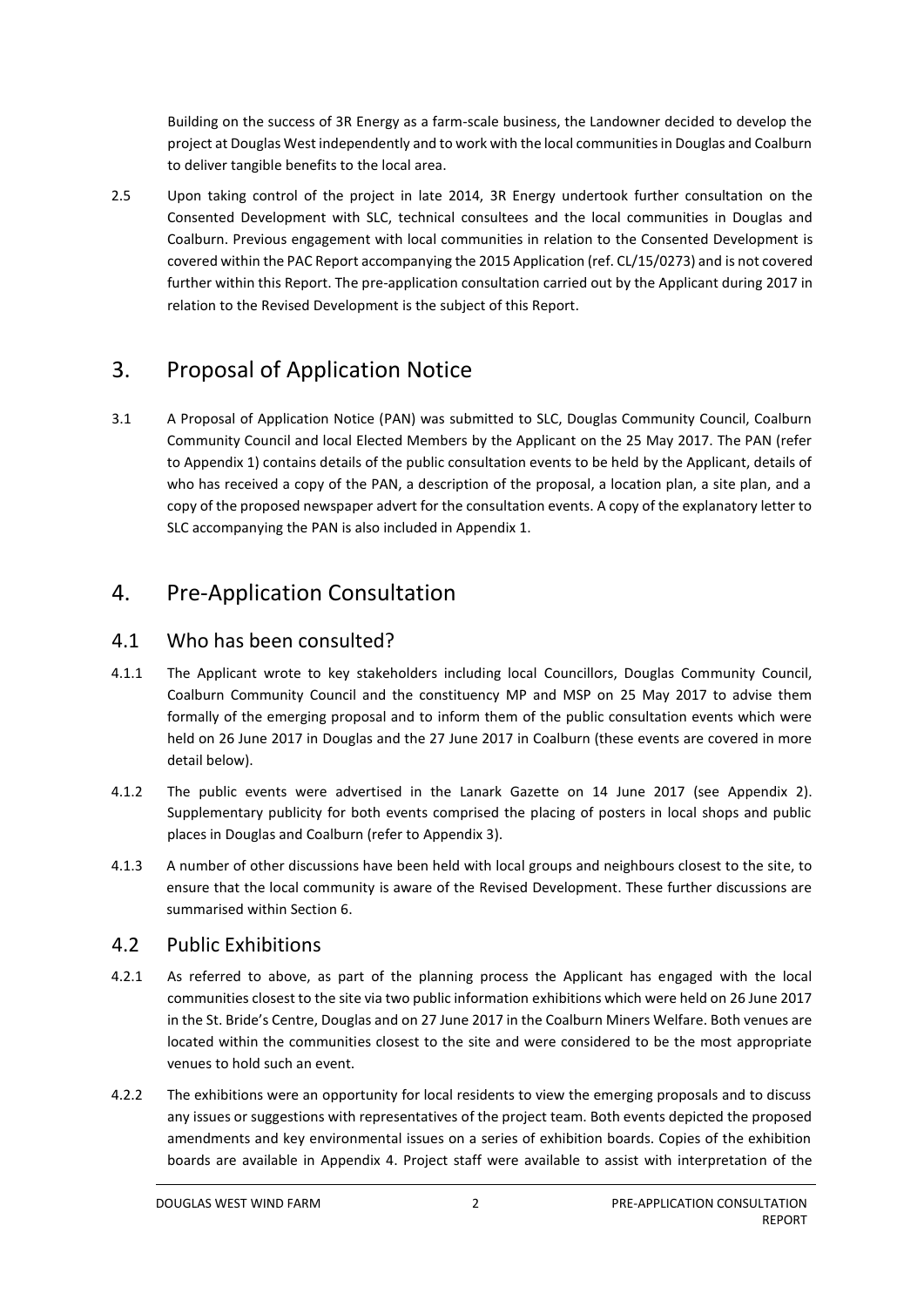information on display and answer questions from visitors to the events from 2 pm until 8 pm both days.

- 4.2.3 Visitors to the public events, aside from asking a member of the project staff a question directly, were also able to fill in a comments sheet on the day of the event or take it away and forward it to the Applicant at a later date. Separate forms were also available for people to note interest in further information on supplier opportunities should the development proceed. Sample copies of the comments sheets and supplier forms are included in Appendix 5.
- 4.2.4 It was made clear by the Applicant that the purpose of the Pre-Application Consultation (PAC) exercise is not to replace the formal application consultation process in which representations can be made to SLC. This was explained verbally at the public events, on the comments forms and in the newspaper advert for the public exhibitions.



**Plate 4.1 – Photograph of the Public Exhibition boards in St Bride's Centre, Douglas.**

## <span id="page-6-0"></span>5. Public Exhibition Attendance, Feedback and Applicant Response

- 5.1 As noted above, two Public Exhibitions were held by the Applicant on 26 June 2017 in the St. Bride's Centre, Douglas, and on 27 June 2017 in the Coalburn Miners Welfare. Both events had an attendance register and all who entered the exhibitions were asked to sign in. A total of 7 people were recorded as attending the public event in Coalburn and 7 in Douglas. Both events were attended by a relatively diverse cross section of the local population.
- 5.2 Comments forms were available on both days, however, no forms were filled in over the two events. The types of forms available at the public exhibitions were (examples are provided in Appendix 5):
	- General Comments Forms
	- Local Supplier Forms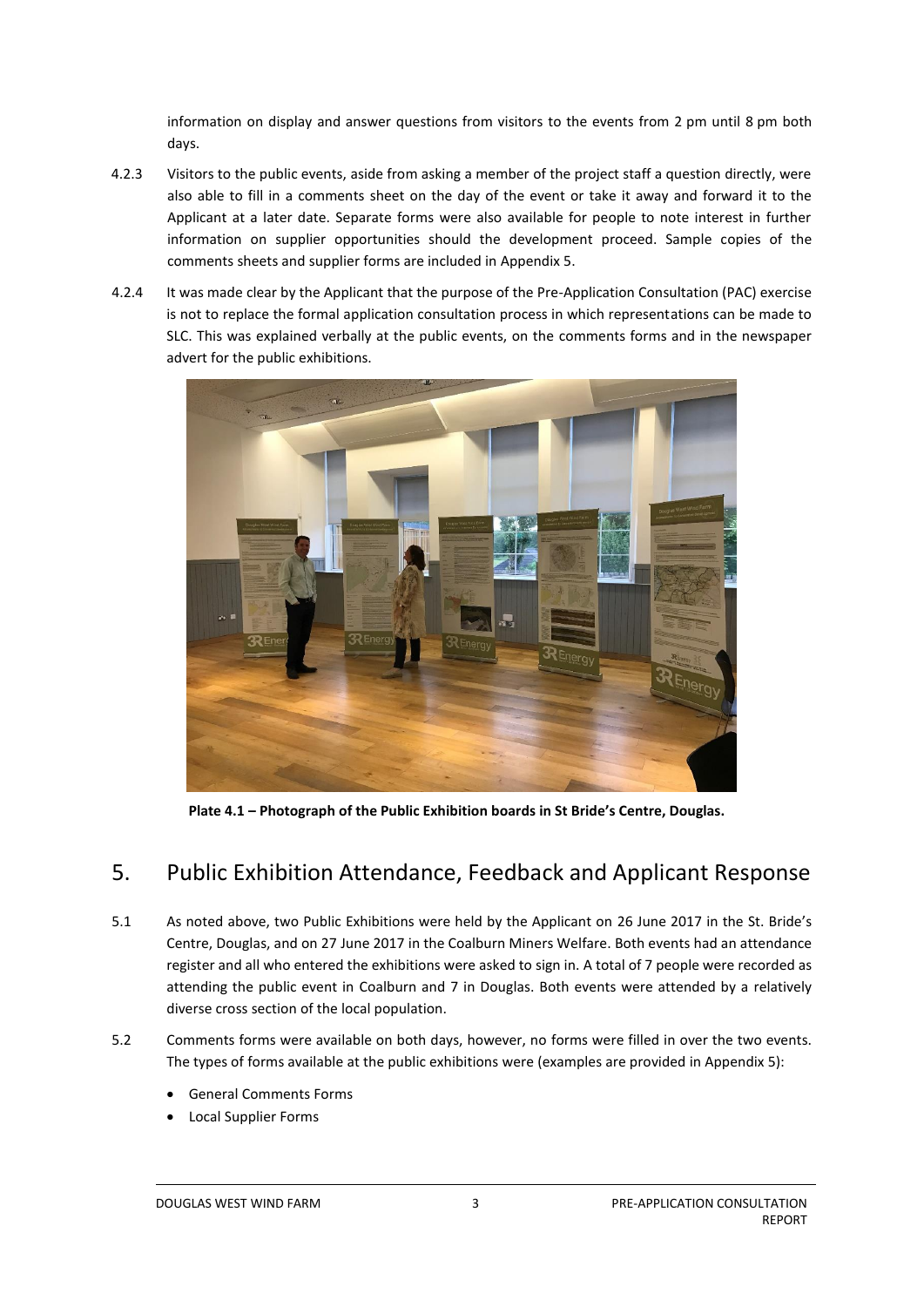5.3 Table 5.1 below summarises the main issues raised during discussions at the pre-application consultation events, along with the Applicant's response as to how this feedback has been incorporated into the Revised Development.

| <b>Main Issues Raised</b>                                                                                                                                                                                                                                                                                                                                                                                                                   | <b>Applicant's Response</b>                                                                                                                                                                                                                                                                                                                                                                                                                                                                                                                           |
|---------------------------------------------------------------------------------------------------------------------------------------------------------------------------------------------------------------------------------------------------------------------------------------------------------------------------------------------------------------------------------------------------------------------------------------------|-------------------------------------------------------------------------------------------------------------------------------------------------------------------------------------------------------------------------------------------------------------------------------------------------------------------------------------------------------------------------------------------------------------------------------------------------------------------------------------------------------------------------------------------------------|
| Community Benefit contributions should<br>be managed locally to maximise the<br>benefit from the Revised Development to<br>the communities closest to the site.                                                                                                                                                                                                                                                                             | The Applicant remains committed to providing<br>Community Benefit funding of £5,000/MW of installed<br>capacity. The main aim of this funding will be to<br>support the delivery of strategic projects in Douglas,<br>Coalburn and the immediate surrounding area over the<br>next 25 years. The Applicant is currently exploring a<br>range of options for use of the funding with the local<br>community and SLC (refer to Chapter 13 of the ES). The<br>final Community Benefit arrangements are to be<br>agreed with the local community and SLC. |
| Further discussions need to be had on the<br>Community Benefit options and how they<br>would be structured before any final<br>decisions are made.                                                                                                                                                                                                                                                                                          | Agreed. Discussions are ongoing with the local<br>community and SLC about the best ways in which this<br>funding can be used to maximise benefit to the local<br>area.                                                                                                                                                                                                                                                                                                                                                                                |
| Potential for part of the Community<br>Benefit contribution from the Revised<br>Development being used to contribute to<br>the energy bills of each household in<br>Douglas and Coalburn was met positively<br>by most. Some issues were raised in<br>respect of how such an arrangement<br>would operate, particularly in terms of the<br>area of benefit and circumstances around<br>accommodation<br>rented<br>and<br>social<br>housing. | The Applicant acknowledges a general desire to explore<br>this opportunity in more detail, and will prepare<br>further details on the proposed operation of the<br>scheme for discussion with SLC and the local<br>community.                                                                                                                                                                                                                                                                                                                         |
| Both communities were understanding of<br>the reasoning behind the revisions to the<br>scheme in the context of the new financial<br>climate for onshore wind in the UK.                                                                                                                                                                                                                                                                    | Noted.                                                                                                                                                                                                                                                                                                                                                                                                                                                                                                                                                |
| Both communities commented positively<br>on the Revised Development continuing to<br>be progressed by a local company (now in<br>partnership with Blue Energy) with a view<br>to maximising benefits for the local area.                                                                                                                                                                                                                    | Noted, the Applicant is committed to maximising the<br>local benefits from the Revised Development wherever<br>possible.                                                                                                                                                                                                                                                                                                                                                                                                                              |
| Some concern was raised in respect of<br>cumulative impact in relation to the<br>number of wind turbines proposed in the<br>wider area but it was acknowledged that                                                                                                                                                                                                                                                                         | This point is noted, as is the recognition that the<br>acceptability of wind turbines on this site has already<br>established<br>through<br>the<br>Consented<br>been<br>Development. A summary of potential cumulative<br>impacts is provided within Chapter 16 of the ES.                                                                                                                                                                                                                                                                            |

#### **Table 5.1 – Feedback from the Community at Public Exhibitions**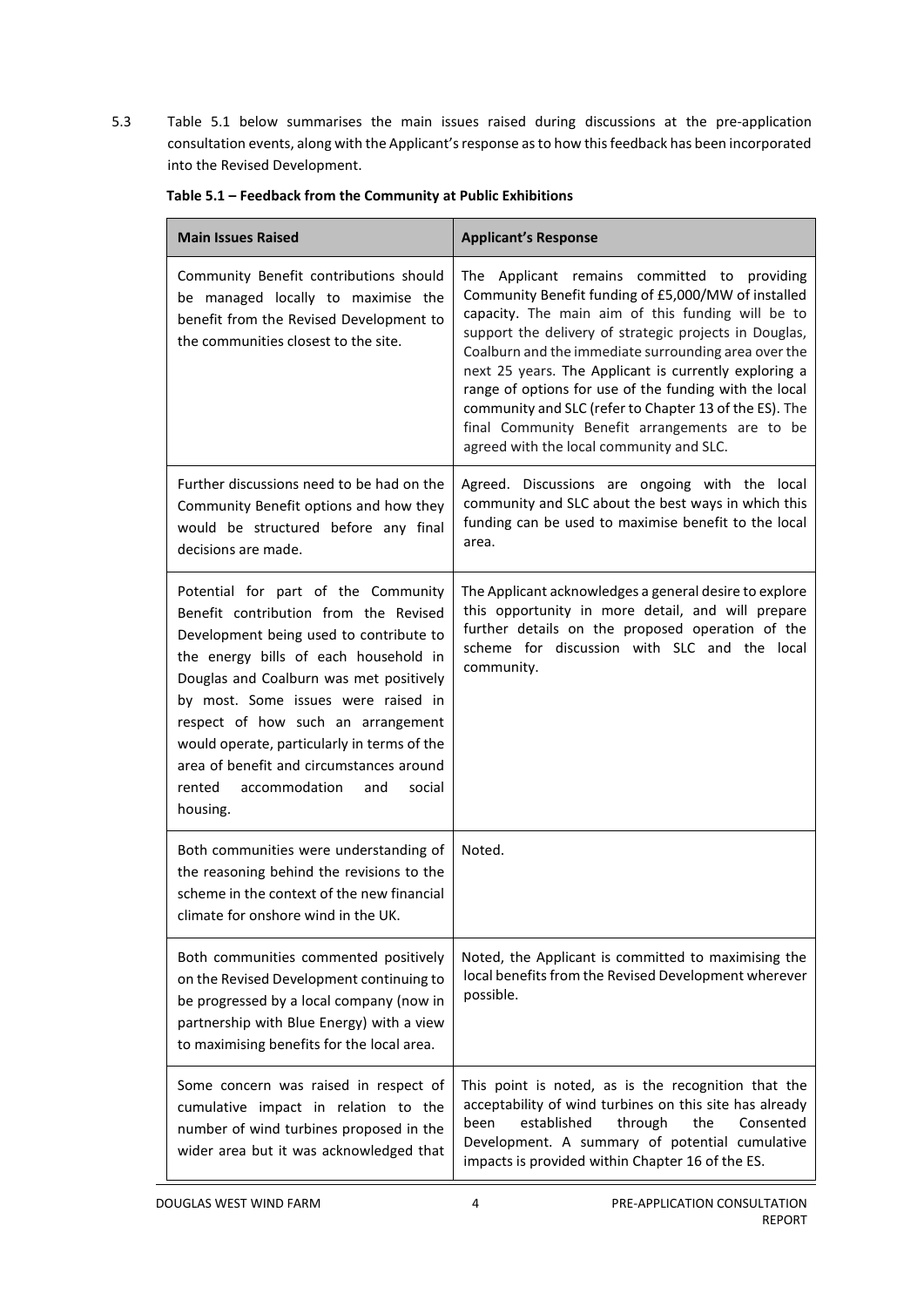| <b>Main Issues Raised</b>                                                                                                                                                                                                                                                                                                        | <b>Applicant's Response</b>                                                                                                                                                                                                                                                                                                                                                                                                                                                                                                  |
|----------------------------------------------------------------------------------------------------------------------------------------------------------------------------------------------------------------------------------------------------------------------------------------------------------------------------------|------------------------------------------------------------------------------------------------------------------------------------------------------------------------------------------------------------------------------------------------------------------------------------------------------------------------------------------------------------------------------------------------------------------------------------------------------------------------------------------------------------------------------|
| the principle of having wind turbines on<br>this site has already been accepted.                                                                                                                                                                                                                                                 |                                                                                                                                                                                                                                                                                                                                                                                                                                                                                                                              |
| One local resident raised a number of<br>questions in respect of potential impact on<br>his own property, primarily in respect of<br>any noise or visual impact.                                                                                                                                                                 | Noted. The Applicant is in direct contact with the local<br>resident regarding the issues raised.                                                                                                                                                                                                                                                                                                                                                                                                                            |
| Strong desire from both communities to<br>secure public access improvements, and<br>safeguard the original Heritage Trail<br>proposal for the benefit of both villages.<br>Some detailed discussions were had about<br>specific improvements/repairs that could<br>be undertaken on land within the control<br>of the Applicant. | The Applicant remains committed to the development<br>of a Heritage Trail and formal footpath network linking<br>Douglas and Coalburn through the site, with<br>areas informed<br>interpretation<br>by<br>community<br>consultation. The Heritage Trail through the site and<br>adjoining land also has the potential to become an<br>interesting addition to the Clyde Walkway Extension<br>which is currently being developed to link the Clyde<br>Walkway at New Lanark with the end of the River Ayr<br>Way at Glenbuck. |
| Confirmation was sought as to whether<br>the Heritage Trail proposal remained part<br>of the Revised Development.                                                                                                                                                                                                                | As noted above, the Applicant remains committed to<br>the development of a Heritage Trail and formal<br>footpath network linking Douglas and Coalburn<br>through the site.                                                                                                                                                                                                                                                                                                                                                   |

- 5.4 In summary, feedback from the two closest communities (Douglas and Coalburn) to the Revised Development has been broadly neutral, with both communities recognising the change in financial circumstances for onshore wind projects in the UK since the application for the Consented Development was made. The Applicant considers that the Revised Development strikes an appropriate balance between increasing generation from the site to ensure economic viability, whilst ensuring environmental impacts remain within acceptable levels and Community Benefit contributions of £5,000/MW are protected. The pre-application consultation exhibitions have helped identify the issues that are important to the local community and, where appropriate, shape the final proposal which is now the subject of this planning application.
- 5.5 The Applicant confirms that the company will continue to liaise with the local community during the planning application process and during the construction, operational and decommissioning phases of the Revised Development.

# <span id="page-8-0"></span>6. Other Forms of Consultation

#### 6.1 Meeting with Douglas Community Council

6.1.1 The Applicant met with representatives of Douglas Community Council on 8 May 2017 to inform the Community Council of the Revised Development and to seek initial feedback from the community. The discussion centred on understating the impact of the revised scheme on views from Douglas and the proposed Community Benefit arrangements.